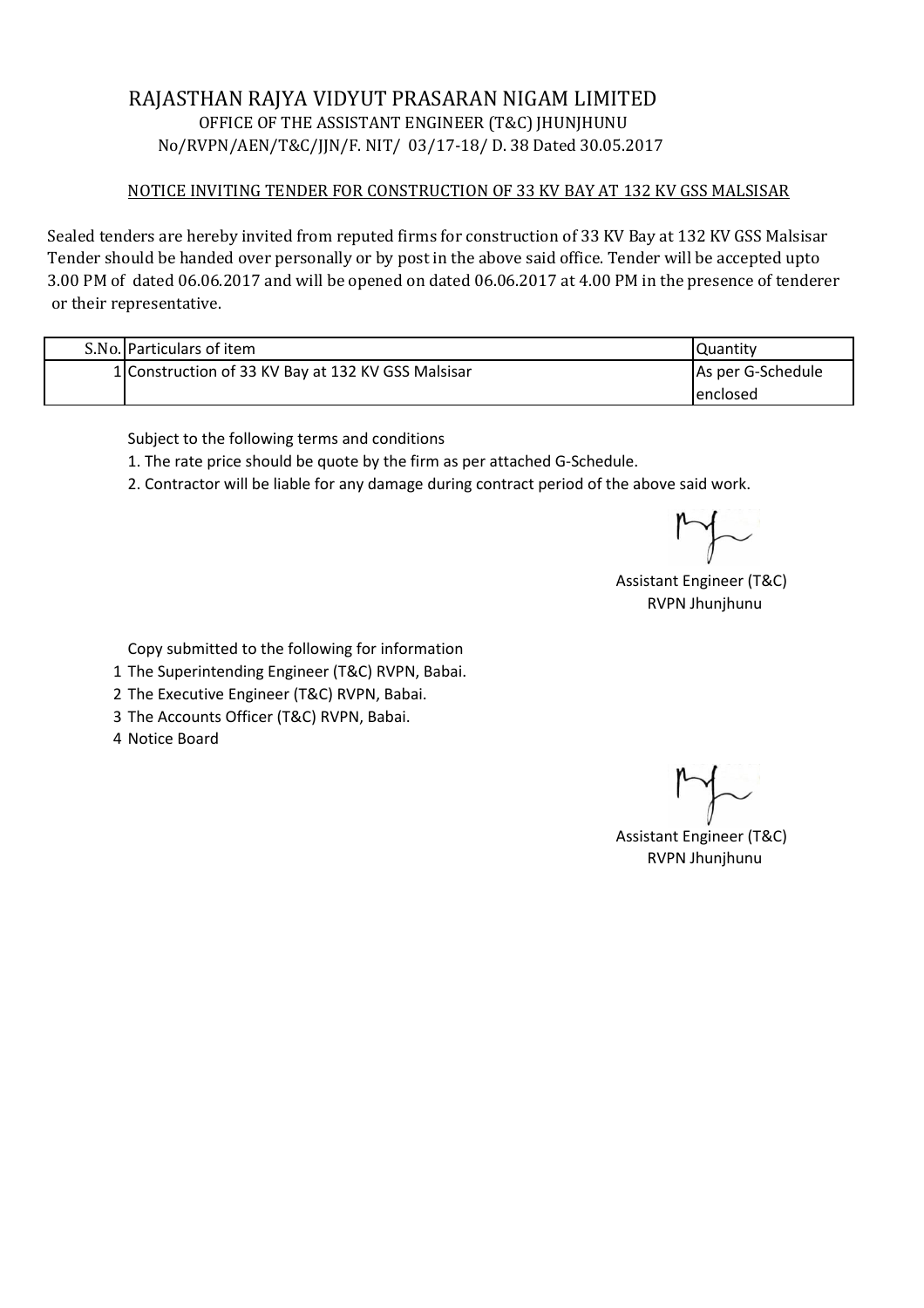## G -Schedule for Erection of Structure ,Equipments & Bus bar , stringing of Earth wire and Earthing work for 33 KV PHED Bay at 132 KV GSS Malsisar (Ref. of BSR:- No. RVPN/SE (CONTRACTS-II)XEN-4/F./D.45 JAIPUR Dated 21.04.2017)

| S.No         | Particulars                                                                                                                                                                                                                                                                                                                                                                                                                                                                                                                                                                                                                                                                                                                                                                                                                                                                                                                                                                                                              | Unit           | Rate     | Quantity     | Amount   |
|--------------|--------------------------------------------------------------------------------------------------------------------------------------------------------------------------------------------------------------------------------------------------------------------------------------------------------------------------------------------------------------------------------------------------------------------------------------------------------------------------------------------------------------------------------------------------------------------------------------------------------------------------------------------------------------------------------------------------------------------------------------------------------------------------------------------------------------------------------------------------------------------------------------------------------------------------------------------------------------------------------------------------------------------------|----------------|----------|--------------|----------|
| $\mathbf{1}$ | <b>EARTH MESH WORK</b>                                                                                                                                                                                                                                                                                                                                                                                                                                                                                                                                                                                                                                                                                                                                                                                                                                                                                                                                                                                                   |                |          |              |          |
| $A-1$        | Laying of earth mesh with 25/28 mm dia M.S.Rod at a depth<br>of 0.80m from top level of foundations , including excavation<br>of trench of required depth and backfilling of the same<br>transportation of M.S.Rods from site store to locations                                                                                                                                                                                                                                                                                                                                                                                                                                                                                                                                                                                                                                                                                                                                                                         |                |          |              |          |
|              | , welding of M.S.Rod to M.S.Rod along the length, at the<br>crossing and with earth electrodes as per drawing                                                                                                                                                                                                                                                                                                                                                                                                                                                                                                                                                                                                                                                                                                                                                                                                                                                                                                            |                |          |              |          |
|              | , application of bitumen compound and covering with<br>bitumen impregnated tape on all welded joint for all the type<br>of soil prevalent at 0.8m below top level of foundations                                                                                                                                                                                                                                                                                                                                                                                                                                                                                                                                                                                                                                                                                                                                                                                                                                         |                |          |              |          |
|              | (M.S.Rod of above sizes &M.S.Flat as required shall be made<br>available by RVPN)<br>(a) In case electricity is made available by RVPN without                                                                                                                                                                                                                                                                                                                                                                                                                                                                                                                                                                                                                                                                                                                                                                                                                                                                           |                |          |              |          |
|              | charge                                                                                                                                                                                                                                                                                                                                                                                                                                                                                                                                                                                                                                                                                                                                                                                                                                                                                                                                                                                                                   |                |          |              |          |
|              | i. Normal dry soil                                                                                                                                                                                                                                                                                                                                                                                                                                                                                                                                                                                                                                                                                                                                                                                                                                                                                                                                                                                                       | Meter          | 24       | $\mathbf{0}$ | $\Omega$ |
|              | ii. Hard soil/Murram/Black cotton soil                                                                                                                                                                                                                                                                                                                                                                                                                                                                                                                                                                                                                                                                                                                                                                                                                                                                                                                                                                                   | Meter          | 26       |              |          |
|              | iii. Soft Rock                                                                                                                                                                                                                                                                                                                                                                                                                                                                                                                                                                                                                                                                                                                                                                                                                                                                                                                                                                                                           | Meter          | 35       |              |          |
|              | iv. Hard rock (with blasting)                                                                                                                                                                                                                                                                                                                                                                                                                                                                                                                                                                                                                                                                                                                                                                                                                                                                                                                                                                                            | Meter          | 54       |              |          |
| $B-1$        | Laying of earthing riser of 50x10mm / 50x12mm size<br>M.S.Flat at a depth of 0.8m form the top level of foundations<br>, including excavation of trench of required depth and<br>backfilling of the same ,transportation of M.S.Flat from site<br>store to locations preparation of risers bending as per<br>requirement (after heating if necessary), fixing on and<br>welding / bolting to equipments / structure and peaks of<br>structures, laying in the trench, welding to the earth mesh of<br>M.S.Rod as per drawing, including welding of extra length of<br>M.S.Flat if required, application of bitumen compound and<br>covering with bitumen impregnated tape on all welded joints<br>, painting of all surfaces of risers above ground level with red<br>oxide and green paint, for all the type of soil prevalent at<br>0.8m below top level of foundations (M.S.Rod of above sizes<br>&M.S.Flat as required shall be made available by RVPN)<br>(a) In case electricity is made available by RVPN without |                |          |              |          |
|              | charge                                                                                                                                                                                                                                                                                                                                                                                                                                                                                                                                                                                                                                                                                                                                                                                                                                                                                                                                                                                                                   |                |          |              |          |
|              | i. Normal dry soil                                                                                                                                                                                                                                                                                                                                                                                                                                                                                                                                                                                                                                                                                                                                                                                                                                                                                                                                                                                                       | Meter          | 27       | 150          | 4050     |
|              | ii. Hard soil / Murram / Black Cotton soil                                                                                                                                                                                                                                                                                                                                                                                                                                                                                                                                                                                                                                                                                                                                                                                                                                                                                                                                                                               | Meter          | 28       |              |          |
|              | iii. Soft Rock                                                                                                                                                                                                                                                                                                                                                                                                                                                                                                                                                                                                                                                                                                                                                                                                                                                                                                                                                                                                           | Meter          | 38       |              |          |
|              | iv. Hard rock (with blasting)                                                                                                                                                                                                                                                                                                                                                                                                                                                                                                                                                                                                                                                                                                                                                                                                                                                                                                                                                                                            | Meter          | 59       |              |          |
|              | v. Hard rock (blasting prohibited)<br>(b) In case diesel generator is arranged by the contractor at                                                                                                                                                                                                                                                                                                                                                                                                                                                                                                                                                                                                                                                                                                                                                                                                                                                                                                                      | Meter          | 65       |              |          |
|              | his own cost                                                                                                                                                                                                                                                                                                                                                                                                                                                                                                                                                                                                                                                                                                                                                                                                                                                                                                                                                                                                             |                |          |              |          |
|              | i. Normal dry soil<br>ii. Hard soil / Murram / Black Cotton soil                                                                                                                                                                                                                                                                                                                                                                                                                                                                                                                                                                                                                                                                                                                                                                                                                                                                                                                                                         | Meter<br>Meter | 38<br>40 |              |          |
|              | iii. Soft Rock                                                                                                                                                                                                                                                                                                                                                                                                                                                                                                                                                                                                                                                                                                                                                                                                                                                                                                                                                                                                           | Meter          | 51       |              |          |
|              | iv. Hard rock (with blasting)                                                                                                                                                                                                                                                                                                                                                                                                                                                                                                                                                                                                                                                                                                                                                                                                                                                                                                                                                                                            | <b>Meter</b>   | 70       |              |          |
|              | v. Hard rock (blasting prohibited)                                                                                                                                                                                                                                                                                                                                                                                                                                                                                                                                                                                                                                                                                                                                                                                                                                                                                                                                                                                       | Meter          | 78       |              |          |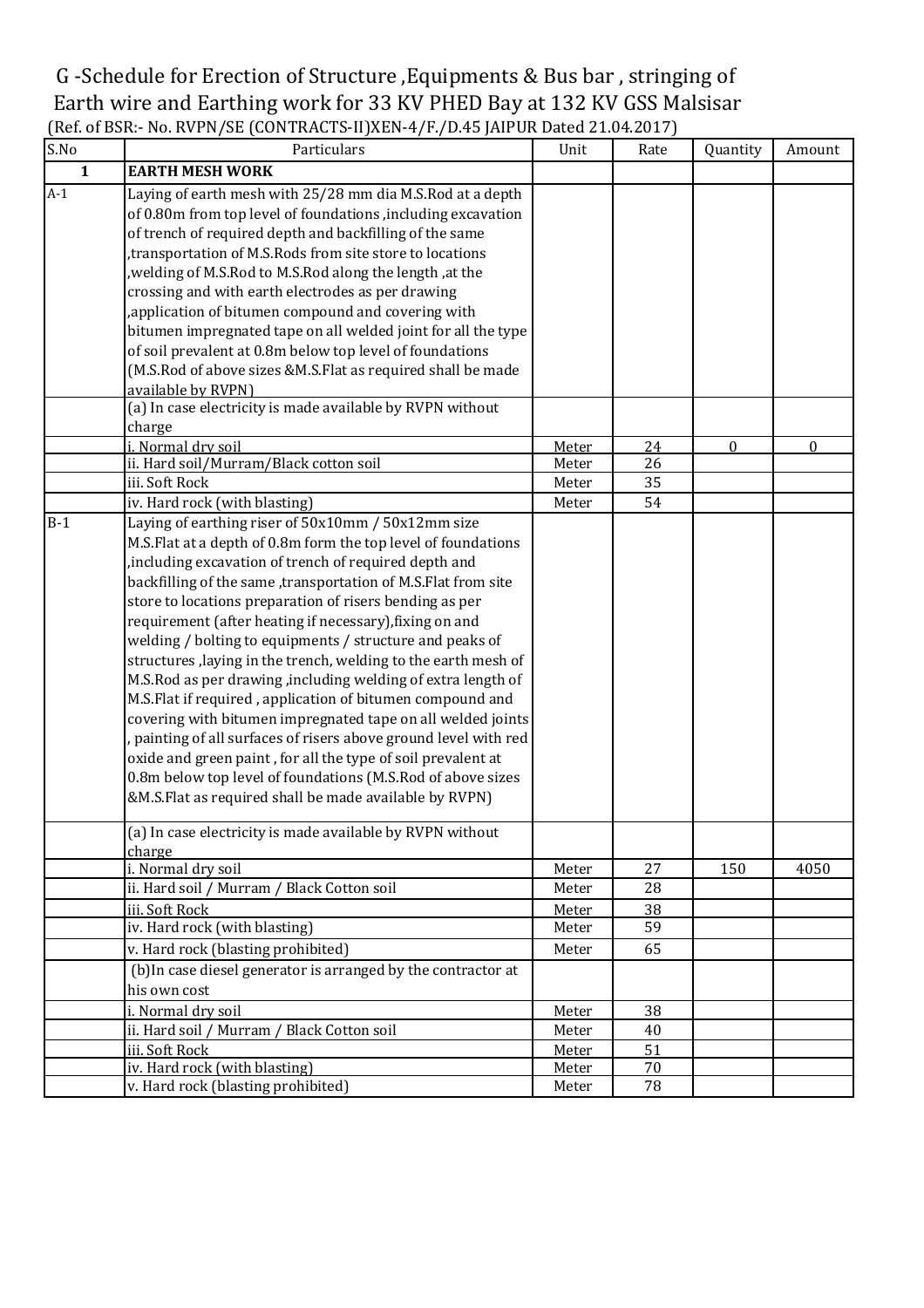| $C-1$          | Placing / Driving of earth electrodes of 25/28mm dia            |           |      |                  |                  |
|----------------|-----------------------------------------------------------------|-----------|------|------------------|------------------|
|                | M.S.Rod of length 3.30 meter (approx) to a depth of 3.80        |           |      |                  |                  |
|                | meter from the top level of foundations, including              |           |      |                  |                  |
|                |                                                                 |           |      |                  |                  |
|                | excavation of pit as required and back filling of the same,     |           |      |                  |                  |
|                | transportation of M.S.Rod from site store to locations cutting  |           |      |                  |                  |
|                | of M.S. Rod to desired length , preparation of one end as spike |           |      |                  |                  |
|                | if necessary, welding of earth electrodes to earth mesh of      |           |      |                  |                  |
|                | M.S.rod as per drawing, application of bitumen compound         |           |      |                  |                  |
|                | and covering with bitumen impregnated tape on all welded        |           |      |                  |                  |
|                | joints, painting of all surfaces of risers above ground level   |           |      |                  |                  |
|                | with red oxide and green paint, for all the type of soil        |           |      |                  |                  |
|                | prevalent at 3.8m below top level of foundations (M.S.Rod of    |           |      |                  |                  |
|                | above sizes &M.S.Flat as required shall be made available by    |           |      |                  |                  |
|                | <b>RVPN)</b>                                                    |           |      |                  |                  |
|                | (a) In case electricity is made available by RVPN without       |           |      |                  |                  |
|                | charge                                                          |           |      |                  |                  |
|                | i. Normal dry soil                                              | Nos.      | 200  | 3                | 600              |
|                | ii. Hard soil / Murram / Black Cotton soil                      | Nos.      | 333  |                  |                  |
|                | iii. Soft Rock                                                  | Nos.      | 532  |                  |                  |
|                | v. Hard rock (blasting prohibited)                              | Nos.      | 932  |                  |                  |
| $\overline{2}$ | ERECTION OF SUBSTATION STEEL STRUCTURE columns,                 |           |      |                  |                  |
|                | beams lighting mast and equipment structures (excluding         |           |      |                  |                  |
|                | circuit Breakers and Capacitor Banks ) of all type including    |           |      |                  |                  |
|                | transportation of structure member, nuts & bolts, washers,      |           |      |                  |                  |
|                | etc. from site store to locations, their assembly, placing on   |           |      |                  |                  |
|                | foundation, fixing of template, with foundation bolts as        |           |      |                  |                  |
|                | required, leveling and preparing for grouting as required, but  |           |      |                  |                  |
|                | excluding grouting, erection after grouting and tightening &    |           |      |                  |                  |
|                |                                                                 |           |      |                  |                  |
|                |                                                                 |           |      |                  |                  |
|                | punching of nuts & bolts. (Maximum height of structures         |           |      |                  |                  |
|                | upto 20 meters)                                                 | <b>MT</b> | 2321 | 1.9              | 4409.9           |
| 3              | <b>BUS BAR WORK</b>                                             |           |      |                  |                  |
| $\overline{A}$ | STRINGING of 220,132,33 &11 KV bus bar of ACSR                  |           |      |                  |                  |
|                | conductor including transportation of conductor, disc           |           |      |                  |                  |
|                | isolator and tension hardware from site store to location,      |           |      |                  |                  |
|                | laying and cutting required length of conductor, cleaning and   |           |      |                  |                  |
|                | assembly of disc insulator as required along with fitting of    |           |      |                  |                  |
|                | bolted type or compression type tension hardware as made        |           |      |                  |                  |
|                | available (compression machine shall be provided by RVPN        |           |      |                  |                  |
|                | on rent basis), making up at one end, stringing of conductor    |           |      |                  |                  |
|                | between the beams with specified sag and tension, also          |           |      |                  |                  |
|                | equalizing sag and fitting spacers and spacer T- Clamps for     |           |      |                  |                  |
|                | twin conductor for three phase of conductor in each section     |           |      |                  |                  |
|                | i) Single ACSR panther                                          | section   | 1165 | $\boldsymbol{0}$ | $\Omega$         |
|                | ii) Single ACSR Zebra                                           | section   | 1356 |                  |                  |
|                | iii) Double ACSR Zebra                                          | section   | 1955 | $\boldsymbol{0}$ | $\boldsymbol{0}$ |
| B              | JUMPERS of ACSR conductor (3 nos. Y-type) between bus to        |           |      |                  |                  |
|                | equipment, or between equipment to equipment or between         |           |      |                  |                  |
|                | bus to bus, including transportation of conductor, disc         |           |      |                  |                  |
|                | insulator and hardware from site store to location, cleaning    |           |      |                  |                  |
|                | and assembly of disc insulator as required along with fitting   |           |      |                  |                  |
|                | of suspension hardware and erection as required, cutting        |           |      |                  |                  |
|                | required length of conductor, making connection, fixing of      |           |      |                  |                  |
|                | spacer & spacer T- clamp as required, tightening of clamps/     |           |      |                  |                  |
|                | connectors, dressing etc., for three phase.                     |           |      |                  |                  |
|                | i) Single ACSR Zebra/Panther conductor                          | Set       | 333  | 8                | 2664             |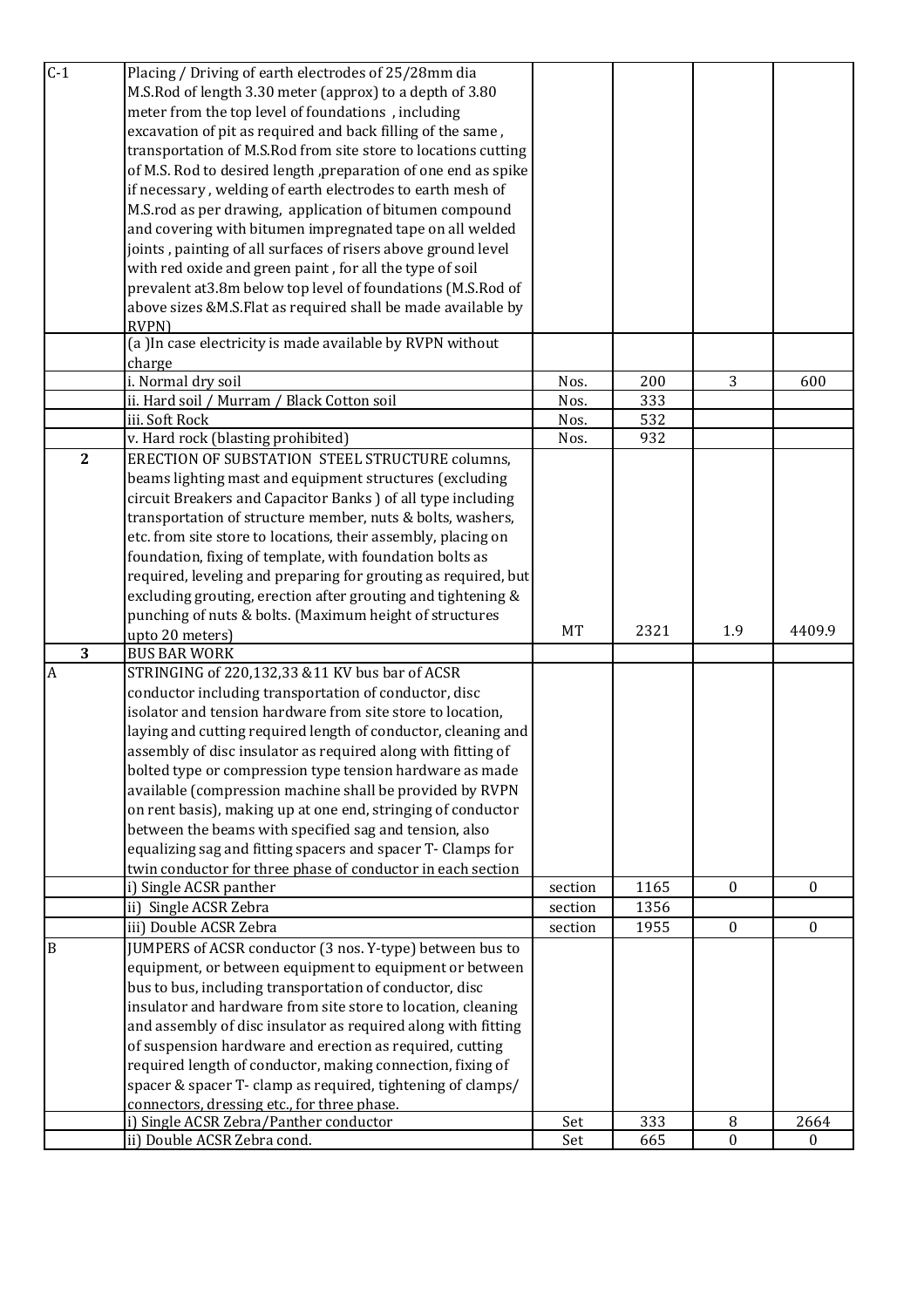| $\overline{\mathbf{4}}$ | Stringing of Earth wire (Size 7/3.15mm or                       |            |              |              |      |
|-------------------------|-----------------------------------------------------------------|------------|--------------|--------------|------|
|                         | 7/4.00mm), including transportation of earth wire, tension      |            |              |              |      |
|                         | hardware, etc from site store to location, lying and cutting    |            |              |              |      |
|                         | required length of earth wire, fitting of bolted type or        |            |              |              |      |
|                         | compression type hardware as made available (Compression        |            |              |              |      |
|                         | machine shall be provided by RVPN on rent free                  |            |              |              |      |
|                         | basis), making up at one end. Stringing of earth wire between   |            |              |              |      |
|                         | structure peaks with specified sag and tension, jumpering       |            |              |              |      |
|                         | and connecting earth bond for single earth wire.                | Each       | 292          | $\mathbf{1}$ | 292  |
| 5                       | <b>ERECTION OF SUB STATION EQUIPMENTS</b>                       |            |              |              |      |
| $\overline{A}$          | i) Erection of 33/0.4 KV or 11/0.4 KV Station Transformer       |            |              |              |      |
|                         | upto 500KVA on existing masonary plat form including            |            |              |              |      |
|                         | transportation                                                  | Each       | 3967         |              |      |
| $\, {\bf B}$            | Erection of current transformer/ potential transformer /        |            |              |              |      |
|                         | capacitive voltage transformer / series reactor / residual      |            |              |              |      |
|                         | voltage transformer / natural current transformer with          |            |              |              |      |
|                         | clamps & connectors, on already erected steel structure         |            |              |              |      |
|                         | including transportation from site store to location.           |            |              |              |      |
|                         | fabrication of base frame, fixing of terminal connectors,       |            |              |              |      |
|                         | tightening of nuts & bolts etc. complete in all respects.       |            |              |              |      |
|                         | i) 220 KV CT/PT/CVT                                             | Nos.       | 2529         |              |      |
|                         | ii) 132 KV CT/PT/CVT                                            | <b>Nos</b> | 1415         |              |      |
|                         | iii) 33 KV or 11 KV CT/PT                                       | Nos        | 532          | 3            | 1596 |
|                         | iv) 33 KV or 11 KV SR/RVT/NCT                                   | Nos.       | 1016         |              |      |
| $\mathsf C$             | Erection of Lightening arrestors on already erected             |            |              |              |      |
|                         | structures including transportation of LA, clamps &             |            |              |              |      |
|                         | connectors, surge counter etc. from site store to locations.    |            |              |              |      |
|                         | fabrication of base frame, fixing of terminal connectors,       |            |              |              |      |
|                         | surge counter, tightening of nuts & bolts etc. complete in all  |            |              |              |      |
|                         | respects.                                                       |            |              |              |      |
|                         | i) 220 KV                                                       | Nos.       | 1996         |              |      |
|                         | ii) 132 KV                                                      | Nos.       | 1422         |              |      |
|                         | iii) 33 or 11 KV                                                | Nos.       | 317          | 3            | 951  |
| ${\bf D}$               | Erection of isolators on already erected steel structure        |            |              |              |      |
|                         | including transportation of base frame, P.Is, contacts,         |            |              |              |      |
|                         | mechanism-box, clamps & connectors etc. from site store to      |            |              |              |      |
|                         | location, minor fabrication as required, and fixing of terminal |            |              |              |      |
|                         | connectors, for their smooth operation and final adjustment     |            |              |              |      |
|                         | if required after umpiring.                                     |            |              |              |      |
|                         | i) 220 KV                                                       |            |              |              |      |
|                         | a) without earth blade                                          | Nos.       | 4400         |              |      |
|                         | b) with single earth blade                                      | Nos.       | 4899         |              |      |
|                         | c) with double earth blade                                      | Nos.       | 5557         |              |      |
|                         | d) tandem                                                       | Nos.       | 4899         |              |      |
|                         | ii) 132 KV                                                      |            |              |              |      |
|                         | a) without earth blade                                          | Nos.       | 2596         |              |      |
|                         | b) with single earth blade                                      | Nos.       | 3045<br>3045 |              |      |
|                         | c) tandem                                                       | Nos.       |              |              |      |
|                         | iii) 33 KV or 11 KV                                             |            |              |              |      |
|                         | a) without earth blade                                          | Nos.       | 916          | 2            | 1832 |
|                         | b) with single earth blade                                      | Nos.       | 1364         | $\mathbf{1}$ | 1364 |